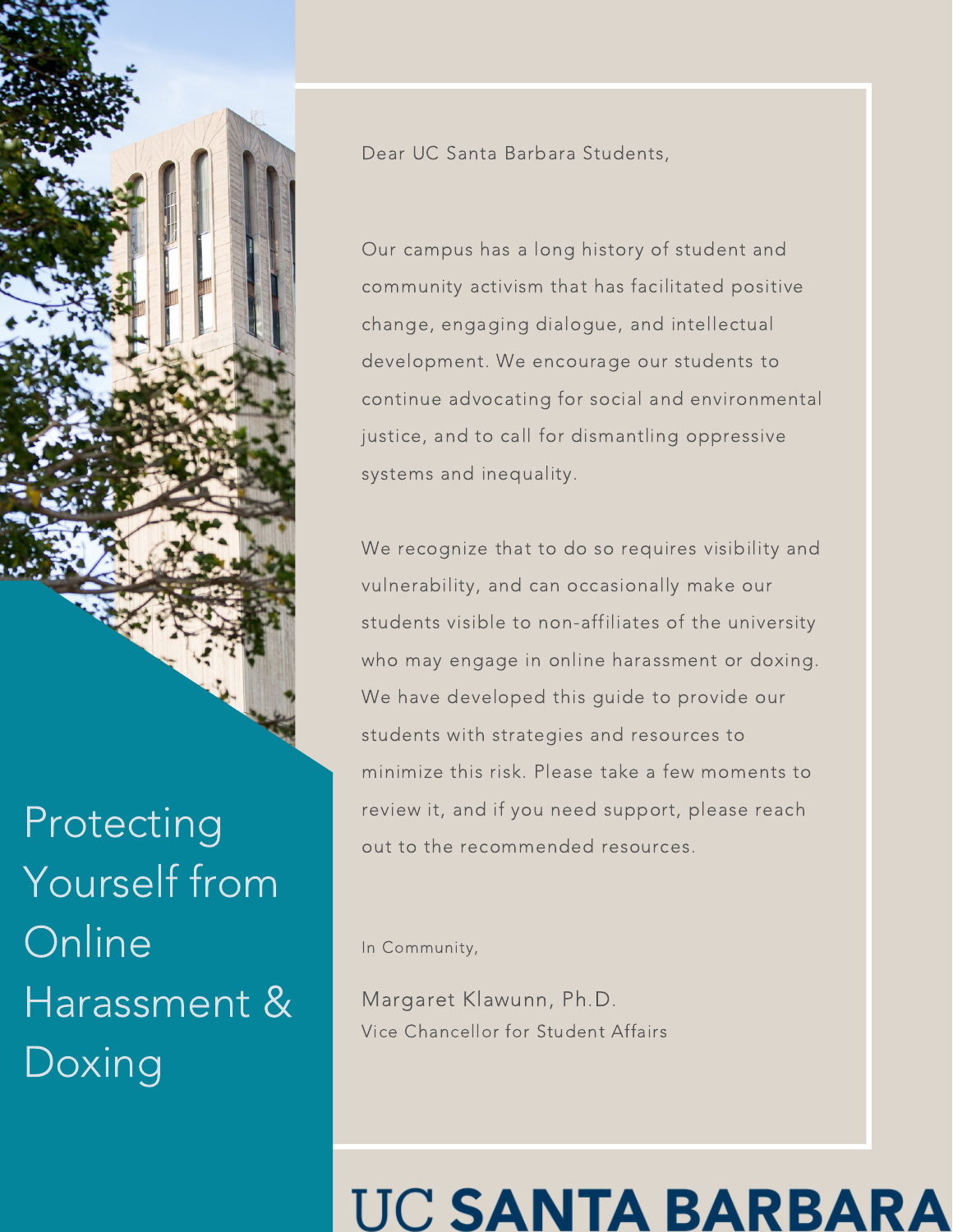

### What is Doxing?

Doxing is the violent Internet-based practice of researching and broadcasting private or identifiable information about an individual or organization in order to harass and traumatize activists. Additionally, such attacks can also be accompanied by real world violence and spread disinformation about an individual and/or a movement.

The following practices will help prevent doxing, protect you if it occurs, and facilitate your resilience.

## Protecting Yourself

#### Change Your Privacy Settings on Your Social Networks

Set your accounts, including Facebook, Twitter, Instagram, and Snapchat to Private. For guidance on protecting your social media and security, visit security.ucsb.edu/students/social-media-and-security

#### **Turn on 2-Factor Authentication (2FA) for All Accounts**

2FA is an extra layer of security used to make sure that people trying to gain access to an online account are who they say they are. First, a user will enter their username and a password. Then, instead of immediately gaining access, they will be required to provide another piece of information. 2FA is available for UCSB Connect, Gmail, Facebook, Twitter, Amazon, and more.

You can find tutorials for all 2FA instructions for most of your accounts at https://www.turnon2fa/tutorials and at https://twofactorauth.org

#### **Find out what Information People Can Find About You**

Search for your name using DuckDuckGo (an Internet search engine that emphasizes protecting searchers' privacy). This will give you a sense of how much data exists about you online to people who are not in your network. You can then develop a plan to have this information removed or locked down.

Searching for your information using DuckDuckGo will ensure that you do not increase traffic to websites which engage in doxing, thereby reducing risk of visibility.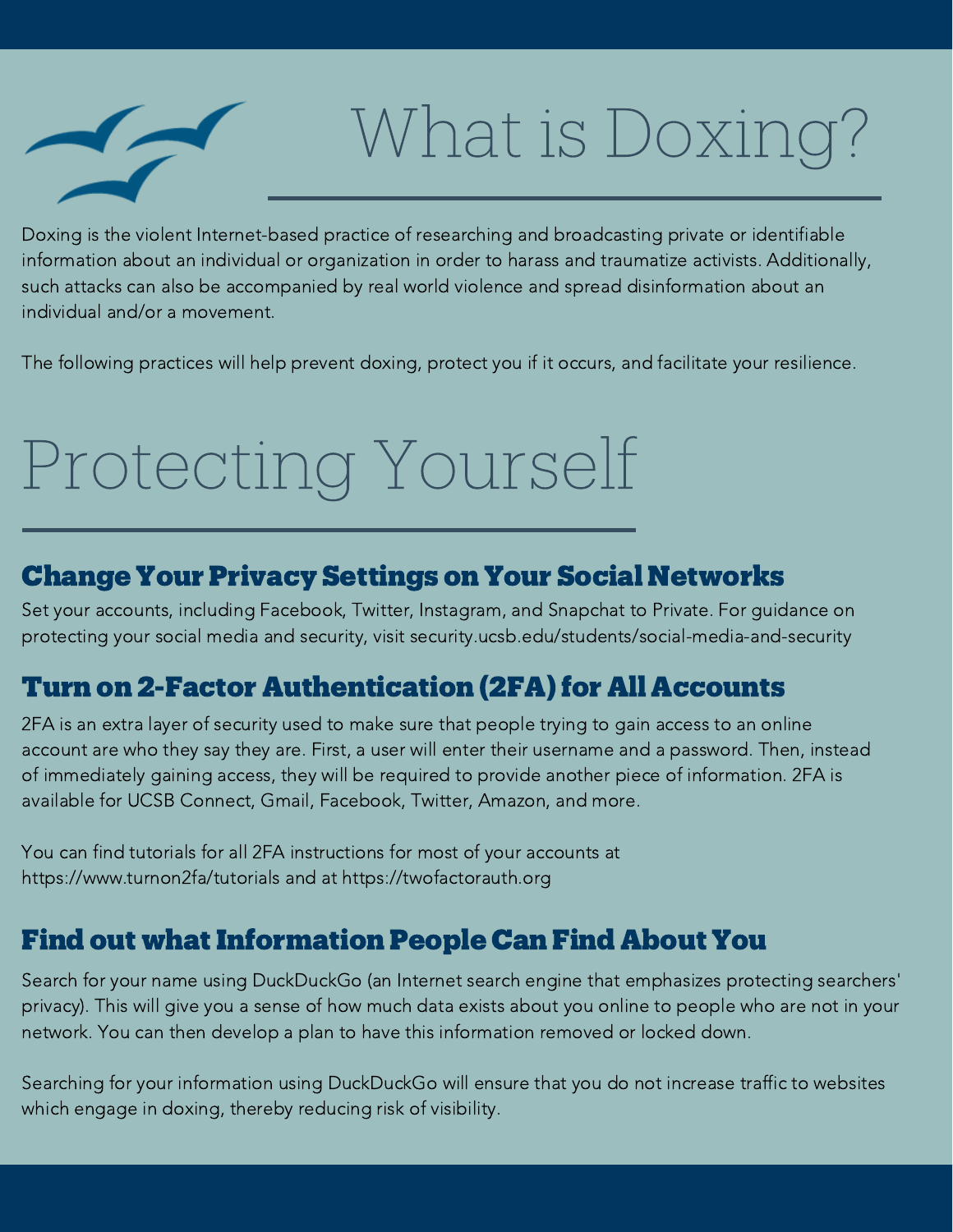# If You Are Being Doxed

#### **Immediately Contact the Dean of Students Office**

In addition to the recommendations below, please immediately notify our Dean of Students if you are being doxed. Email Assistant Vice Chancellor / Dean of Students Katya Armistead at katya@ucsb.edu

Our Dean of Students can connect you with Associated Students Legal Services to issue Cease & Desist Letters, coordinate with campus security, contact faculty regarding course accommodations, and arrange for any necessary letters for students entering the job market.

#### Protect your Social Media

Follow each platform's guidance to increase digital security and prevent online harassment. The Additional Resources on the following page of this guide provide some helpful recommendations.

#### Change Your Existing Passwords

It is recommended that you change passwords to a pass phrase whenever possible. Length of the pass phrase is the primary indicator of strength. How to pick a strong pass phrase:

- 1. Pick a sentence that is easy for you to remember, but is unique and not easily guessed
- 2. Capitalize two or more words/letters in the sentence
- 3. Include two or more numbers or special characters such as: !@#\$%^&\*
- 4. Place punctuation or numbers where they do not belong

For example, "I love ucsb" could be made much stronger by changing it to "I.lo.ve.UCSB!" Fro additional guidance, visit security.ucsb.edu/news/password-best-practices

#### Create a Self-Care Plan

Recruit family, friends, and community members to support you. Let them know what is going on, as doxing can be traumatic, and you must prioritize your mental and physical health. Each person's self-care plan will look different, but it can involve asking a friend to review emails, respond to and block messages, etc.

#### Create an Incident Log

This will help establish patterns of attack and can be useful to compare with other organizers and legal services to identify larger patterns to identify attackers and their organizations. Record the date, time, location, description of the incident, and result/impact.